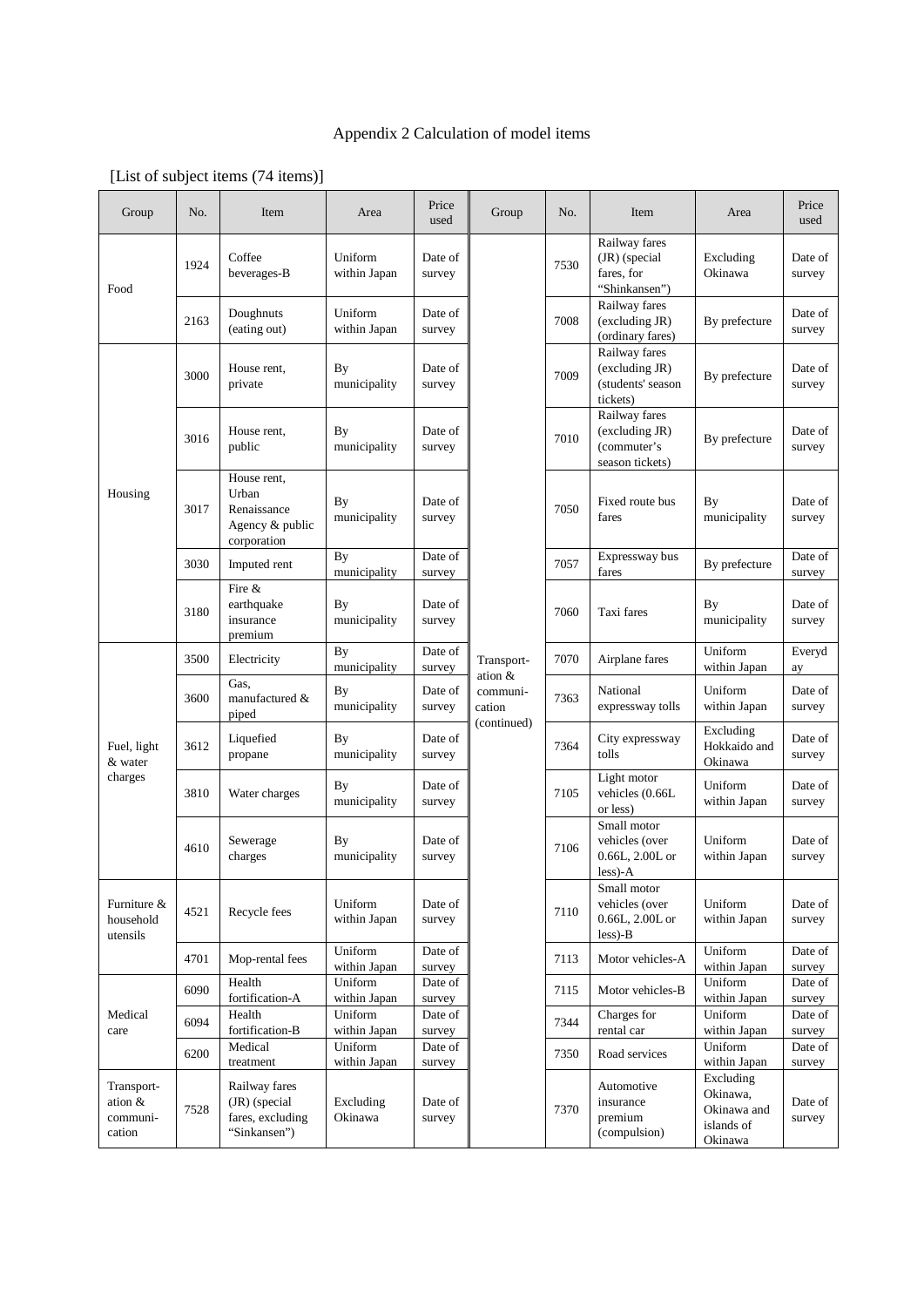| Group                                                        | No.  | Item                                          | Area                      | Price<br>used      | Group                                                        | No.  | Item                                                   | Area                                | Price<br>used     |
|--------------------------------------------------------------|------|-----------------------------------------------|---------------------------|--------------------|--------------------------------------------------------------|------|--------------------------------------------------------|-------------------------------------|-------------------|
| Transport-<br>ation $&$<br>communi-<br>cation<br>(continued) | 7390 | Automotive<br>insurance<br>premium (option)   | Uniform<br>within Japan   | Date of<br>survey  | Culture &<br>recreation<br>(continued)<br>Miscella-<br>neous | 9230 | Weekly<br>magazines                                    | Uniform<br>within Japan             | Date of<br>survey |
|                                                              | 7410 | Telephone<br>charges<br>(fixed-line<br>phone) | By<br>municipality        | Date of<br>survey  |                                                              | 9300 | Hotel charges                                          | Uniform<br>within Japan             | Date of<br>survey |
|                                                              | 7430 | Telephone<br>charges (mobile<br>phone)        | Uniform<br>within Japan   | Date of<br>survey  |                                                              | 9305 | Charges for<br>package tours to<br>overseas            | Uniform<br>within Japan             | Everyd<br>ay      |
|                                                              | 7433 | Forwarding<br>charges                         | Uniform<br>within Japan   | Date of<br>survey  |                                                              | 9330 | Charges for NHK<br>TV license                          | Excluding<br>Okinawa and<br>Okinawa | Date of<br>survey |
|                                                              | 7446 | Mobile phones                                 | Uniform<br>within Japan   | Date of<br>survey  |                                                              | 9367 | Charges for other<br>TV licenses                       | Uniform<br>within Japan             | Date of<br>survey |
| Education                                                    | 8010 | Junior high<br>school fees<br>(private)       | By<br>municipality        | Date of<br>survey  |                                                              | 9341 | Admission to<br>movies                                 | Uniform<br>within Japan             | Date of<br>survey |
|                                                              | 8020 | High school fees<br>(public)                  | <b>By</b><br>municipality | Date of<br>survey  |                                                              | 9342 | Admission to<br>theater                                | Uniform<br>within Japan             | Date of<br>survey |
|                                                              | 8030 | High school fees<br>(private)                 | By<br>municipality        | Date of<br>survey  |                                                              | 9374 | <b>Admission</b> fees<br>to cultural<br>establishments | By prefecture                       | Date of<br>survey |
|                                                              | 8040 | College &<br>university fees<br>(national)    | By prefecture             | Date of<br>survey  |                                                              | 9372 | Admission fees<br>to theme parks                       | Uniform<br>within Japan             | Date of<br>survey |
|                                                              | 8060 | College &<br>university fees<br>(private)     | By prefecture             | Date of<br>survey  |                                                              | 9397 | Internet<br>connection<br>charges                      | By prefecture                       | Date of<br>survey |
|                                                              | 8070 | Junior college<br>fees (private)              | By prefecture             | Date of<br>survey  |                                                              | 9403 | Charges for web<br>content                             | Uniform<br>within Japan             | Date of<br>survey |
|                                                              | 8080 | Kindergarten fees<br>(public)                 | By<br>municipality        | Date of<br>survey  |                                                              | 9722 | Bags-B                                                 | Uniform<br>within Japan             | Date of<br>survey |
|                                                              | 8090 | Kindergarten fees<br>(private)                | By<br>municipality        | Date of<br>survey  |                                                              | 9799 | Tobacco<br>(domestics)                                 | Uniform<br>within Japan             | Date of<br>survey |
|                                                              | 8077 | Special training<br>school fees<br>(private)  | By prefecture             | Date of<br>survey  |                                                              | 9798 | Tobacco<br>(imported)                                  | Uniform<br>within Japan             | Date of<br>survey |
| Culture &<br>recreation                                      | 9078 | Personal<br>computers<br>(desktop)            | Uniform<br>within Japan   | POS<br>data        |                                                              | 9928 | Charges for<br>accident<br>insurance                   | Uniform<br>within Japan             | Date of<br>survey |
|                                                              | 9079 | Personal<br>computers<br>(notes)              | Uniform<br>within Japan   | <b>POS</b><br>data |                                                              | 9921 | Nursery school<br>fees                                 | By<br>municipality                  | Date of<br>survey |
|                                                              | 9043 | Cameras                                       | Uniform<br>within Japan   | <b>POS</b><br>data |                                                              | 9914 | Charges for<br>nursing care                            | By<br>municipality                  | Date of<br>survey |
|                                                              | 9205 | Newspapers<br>(national)                      | Uniform<br>within Japan   | Date of<br>survey  |                                                              | 9920 | Charges for<br>transfer<br>commission                  | Uniform<br>within Japan             | Date of<br>survey |
|                                                              | 9226 | Monthly<br>magazines                          | Uniform<br>within Japan   | Date of<br>survey  |                                                              | 9931 | Home security<br>services                              | Uniform<br>within Japan             | Date of<br>survey |

Excluding Okinawa: Uniform within areas excluding Okinawa Prefecture Excluding Hokkaido and Okinawa: Uniform within areas excluding Hokkaido and Okinawa Prefecture

Excluding Okinawa and Okinawa: Uniform within areas excluding Okinawa Prefecture and within Okinawa Prefecture